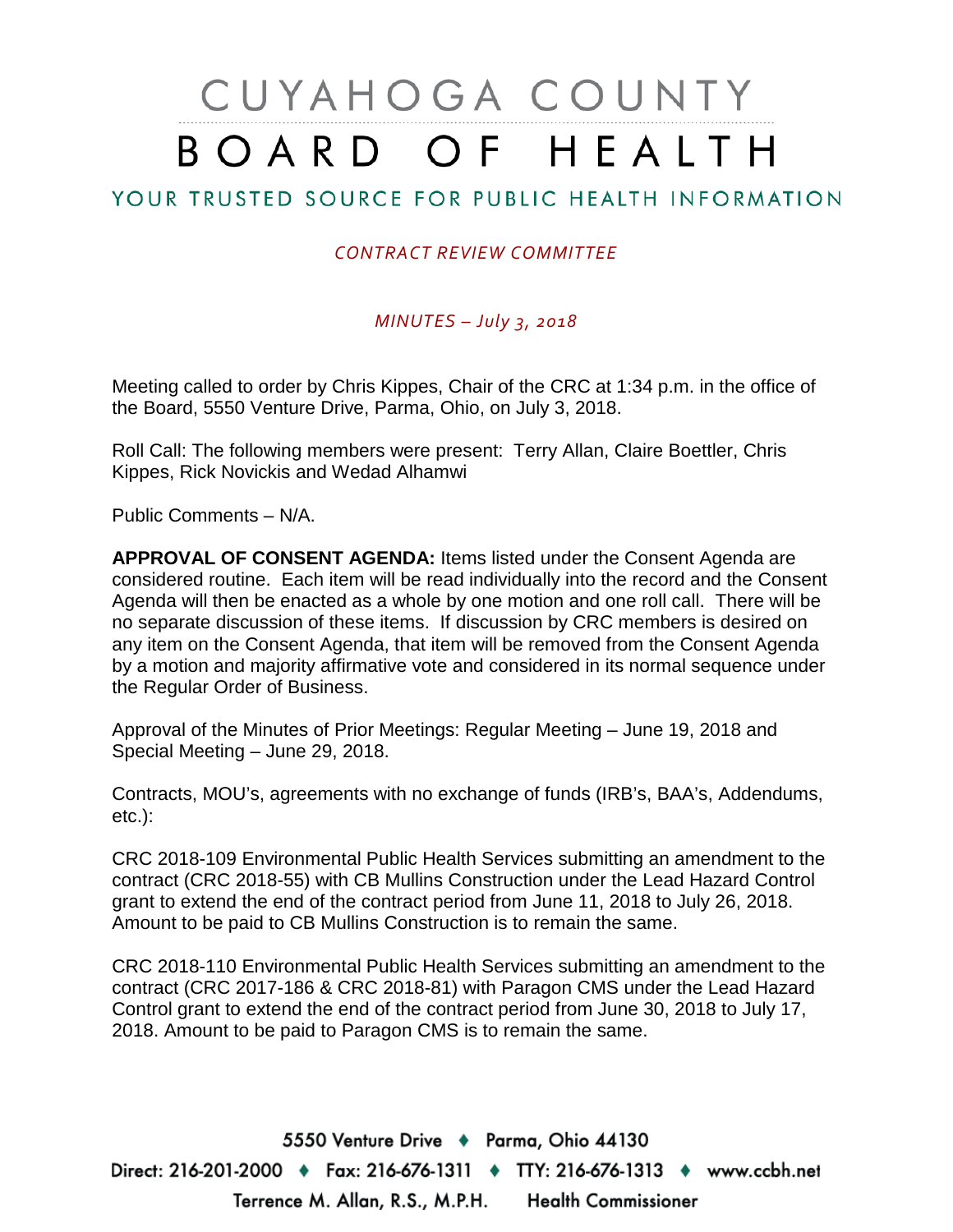CRC 2018-111 Prevention and Wellness Services submitting an addendum to the contract (CRC 2018-83) with the Ohio Department of Health (ODH) for the Family Planning clinic sites under their STD Prevention Program to include Attachment A (Affirmation of no offshore services). No exchange of funds.

CRC 2018-112 Administration Services submitting a Business Associate Agreement (BAA) with the City of Shaker Heights effective July 3, 2018. No exchange of funds.

It was moved by Claire Boettler, seconded by Rick Novickis, that the consent agenda, including the minutes of the June 19, 2018 Regular and June 29, 2018 Special CRC meetings be approved.

The Secretary called the roll:

Ayes: Terry Allan, Claire Boettler, Chris Kippes, Rick Novickis and Wedad Alhamwi

#### **CONTRACTS AND AWARDS:**

Tabled Items

CRC 2018-85 7699 Stearns Rd. Olmsted Township, Ohio 44138

No action at this time.

It was moved by Terry Allan, seconded by Wedad Alhamwi that the following quote (CRC 2018-86) for 7632 Pleasantview, Parma, Ohio 44134 be accepted as the lowest and best, and a contract be awarded to Dynamerican in the amount of \$6,435.00 (Total project cost including tap in/sewer connection fee is \$7,225.00) (ref. enclosed).

The Secretary called the roll:

Ayes: Terry Allan, Claire Boettler, Chris Kippes, Rick Novickis and Wedad Alhamwi

It was moved by Wedad Alhamwi, seconded by Chris Kippes that the following quote (CRC 2018-87) for 7735 Stearns Rd., Olmsted Township, Ohio 44138 be accepted as the lowest and best, and a contract be awarded to KMU Residential in the amount of \$7,250.00 (Total project cost including tap in/sewer connection fee is \$12,250.00) (ref. enclosed).

The Secretary called the roll:

Ayes: Terry Allan, Claire Boettler, Chris Kippes, Rick Novickis and Wedad Alhamwi

5550 Venture Drive + Parma, Ohio 44130

Direct: 216-201-2000 ♦ Fax: 216-676-1311 ♦ TTY: 216-676-1313 ♦ www.ccbh.net Terrence M. Allan, R.S., M.P.H. **Health Commissioner**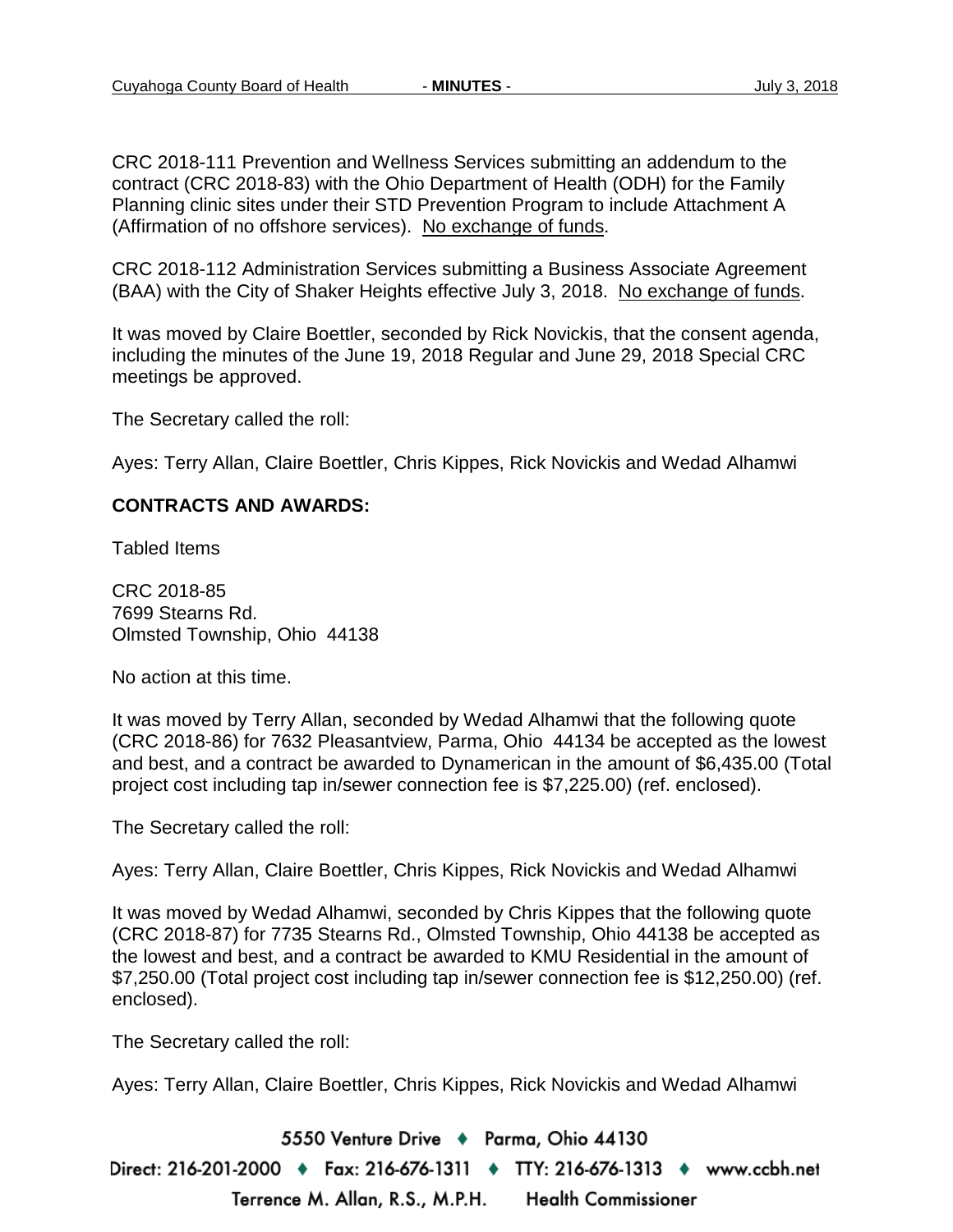CRC 2018-99 16002 W. 130<sup>th</sup> St. Strongsville, Ohio 44136

No action at this time.

CRC 2018-100 7208 Broadview Rd. Parma, Ohio 44134

No action at this time.

New Items For Review

Bid/Quote Openings ≥ \$25,000.00

None

Bid/Quote Openings < \$25,000.00

Household Sewage Bid Opening presented by: Domenica McClintock

CRC 2018-113 27236 Cook Rd. Olmsted Township, Ohio 44138

Item CRC 2018-113 was tabled due to no bids being received. The RFQ has been reissued.

It was moved by Claire Boettler, seconded by Wedad Alhamwi that the following quote (CRC 2018-114) for 7469 Bradenton, Parma, Ohio 44134 be accepted as the lowest and best, and a contract be awarded to Dynamerican in the amount of \$6,435.00 (Total project cost including tap in/sewer connection fee is \$7,225.00) (ref. enclosed).

The Secretary called the roll:

Ayes: Terry Allan, Claire Boettler, Chris Kippes, Rick Novickis and Wedad Alhamwi

CRC 2018-115 12712 Janette Strongsville, Ohio 44136

Item CRC 2018-115 was tabled due to no bids being received. The RFQ has been reissued.

5550 Venture Drive + Parma, Ohio 44130 Direct: 216-201-2000 ♦ Fax: 216-676-1311 ♦ TTY: 216-676-1313 ♦ www.ccbh.net Terrence M. Allan, R.S., M.P.H. **Health Commissioner**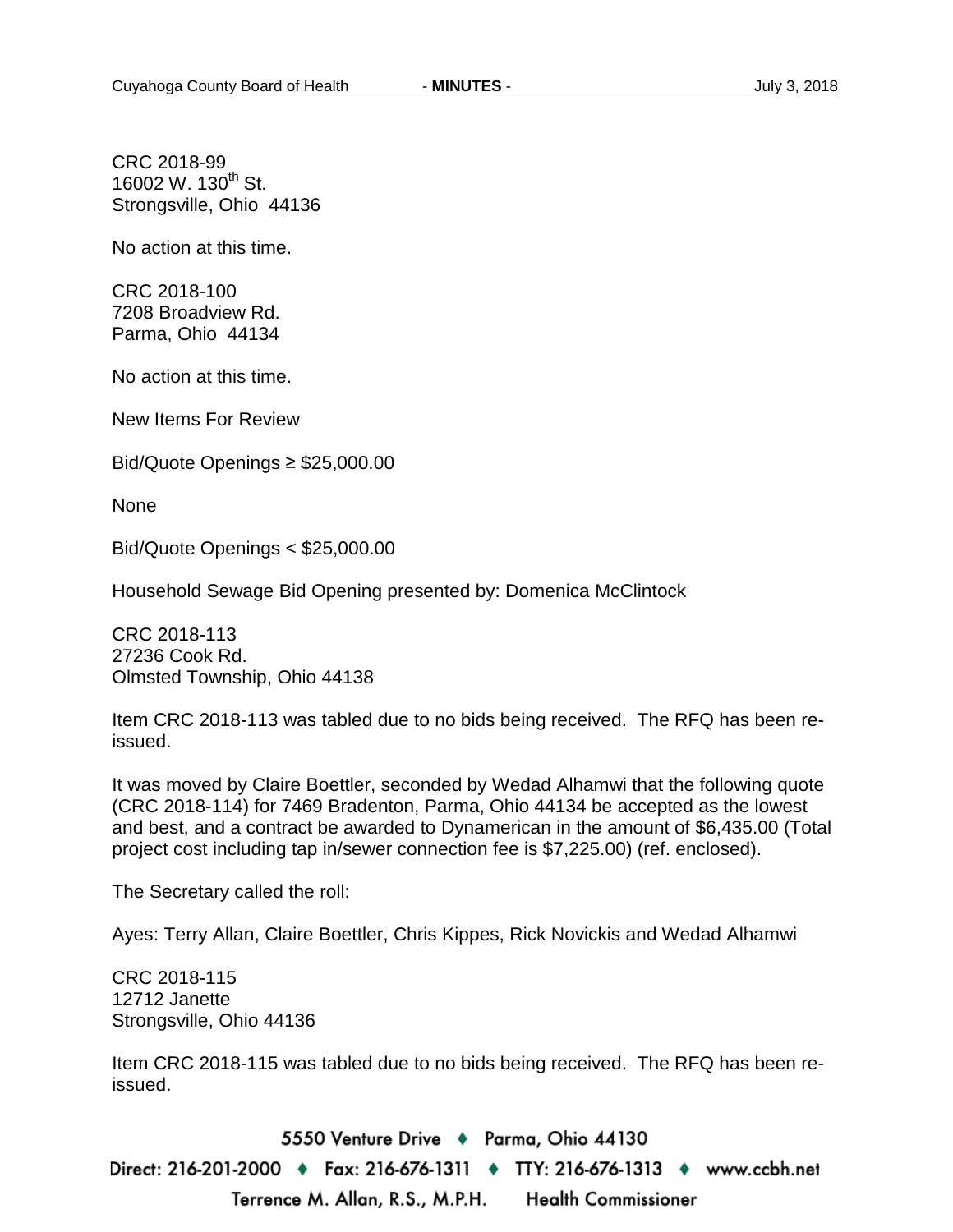Expenditures: Contracts up to \$25,000.00

It was moved by Terry Allan, seconded by Rick Novickis that the contract (CRC 2018- 116) with Heidi Harris, MSN, CNP from July 3, 2018 through August 31, 2019 in the amount of \$5,850.00 be approved.

Presented by: Claire Boettler

Purpose: To serve as PRN Nurse Practitioner for the CCBH Family Planning Clinic as needed.

Funding Source: 100% reimbursable through the FY2019 RHW grant

The Secretary called the roll:

Ayes: Terry Allan, Claire Boettler, Chris Kippes, Rick Novickis and Wedad Alhamwi

It was moved by Chris Kippes, seconded by Wedad Alhamwi that the addendum (CRC 2018-117) to the contract (2017-122) with Better Health Partnership under the Racial and Ethnic Approaches to Community Health (REACH) grant to increase the amount paid to Better Health Partnership from \$173,500.00 to \$178,577.00 be approved.

Presented by: Nichelle Shaw

Purpose: To support the build of a best practice advisory and referral order to the United Way of Greater Cleveland for patients with hypertension and elevated blood pressures.

Funding: 100% reimbursable through the FY2018 REACH grant

The Secretary called the roll:

Ayes: Terry Allan, Claire Boettler, Chris Kippes, Rick Novickis and Wedad Alhamwi

It was moved by Rick Novickis, seconded by Wedad Alhamwi that the service agreement (CRC 2018-118) with Racarie Software, LLC from August 1, 2018 through July 31, 2019 in the amount of \$2,740.00 be approved.

Presented by: Samikia Burton

Purpose: To purchase an applicant tracking system to automate the CCBH recruiting process.

Funding: 100% funded through CCBH General Revenue

The Secretary called the roll:

5550 Venture Drive + Parma, Ohio 44130

Direct: 216-201-2000 ♦ Fax: 216-676-1311 ♦ TTY: 216-676-1313 ♦ www.ccbh.net Terrence M. Allan, R.S., M.P.H. **Health Commissioner**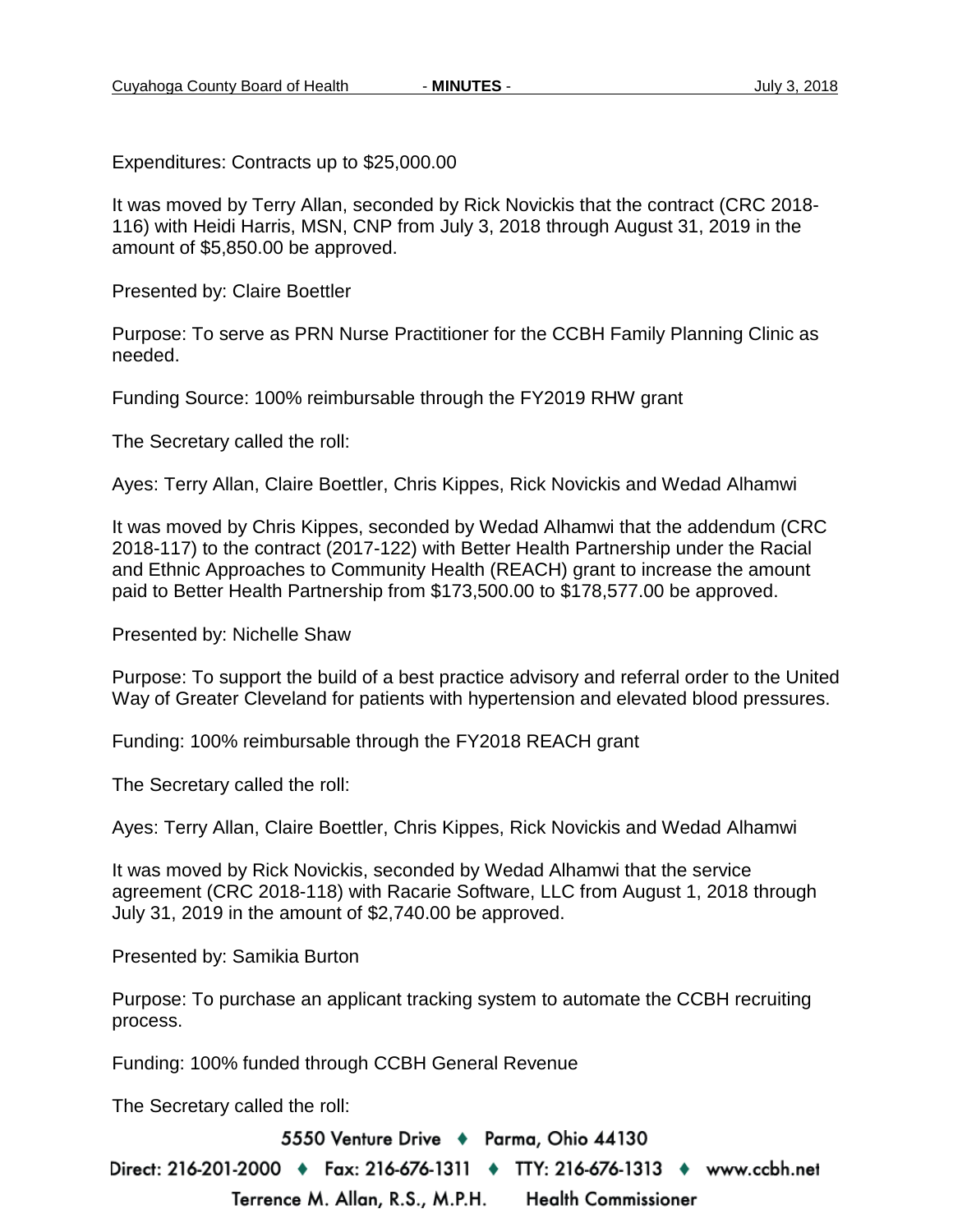Ayes: Terry Allan, Claire Boettler, Chris Kippes, Rick Novickis and Wedad Alhamwi

Revenue Generating Agreements up to \$25,000.00

It was moved by Claire Boettler, seconded by Terry Allan that the contract addendum (CRC 2018-119) with Medical Mutual Northeast Ohio HMO to accept CCBH as a Medicare Advantage network/participating provider to deliver all covered services beginning on or about July 3, 2018 be approved. Amount to be received shall be consistent with approved Medical Mutual Northeast Ohio HMO reimbursement rates.

Presented by: Becki Burke

Purpose: To establish CCBH as an in-network provider with the Medicare Advantage program.

The Secretary called the roll:

Ayes: Terry Allan, Claire Boettler, Chris Kippes, Rick Novickis and Wedad Alhamwi

It was moved by Terry Allan, seconded by Wedad Alhamwi that the contract addendum (CRC 2018-120) with Medical Mutual Northeast Ohio to accept CCBH as a Northeast Ohio narrow network/participating provider to deliver all covered services beginning on or about July 3, 2018 be approved. Amount to be received shall be consistent with approved Medical Mutual Northeast Ohio reimbursement rates.

Presented by: Becki Burke

Purpose: To establish CCBH as an in-network provider within the Northeast Ohio narrow network.

The Secretary called the roll:

Ayes: Terry Allan, Claire Boettler, Chris Kippes, Rick Novickis and Wedad Alhamwi

Contract Rescissions

None

Other Business

Public Comment – N/A.

Thereupon, it was moved by Rick Novickis, seconded by Chris Kippes, that the following Motion be adopted:

5550 Venture Drive + Parma, Ohio 44130

Direct: 216-201-2000 ♦ Fax: 216-676-1311 ♦ TTY: 216-676-1313 ♦ www.ccbh.net Terrence M. Allan, R.S., M.P.H. **Health Commissioner**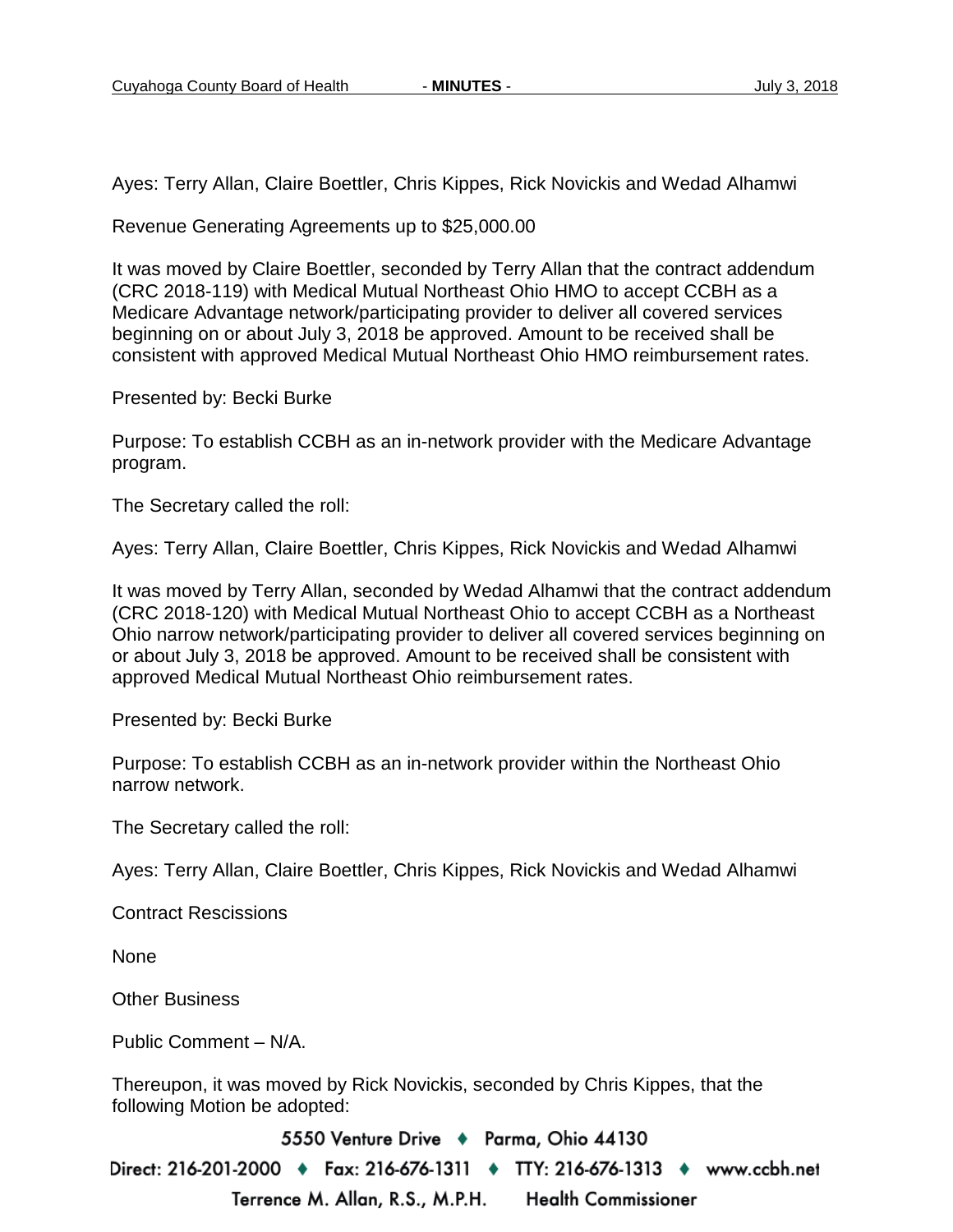BE IT RESOLVED that the meeting be adjourned at 2:00 p.m.

The Secretary called the roll:

Ayes: Terry Allan, Claire Boettler, Chris Kippes, Rick Novickis and Wedad Alhamwi

**Committee Chair** 

Clerk

5550 Venture Drive + Parma, Ohio 44130 Direct: 216-201-2000 • Fax: 216-676-1311 • TTY: 216-676-1313 • www.ccbh.net Terrence M. Allan, R.S., M.P.H. **Health Commissioner**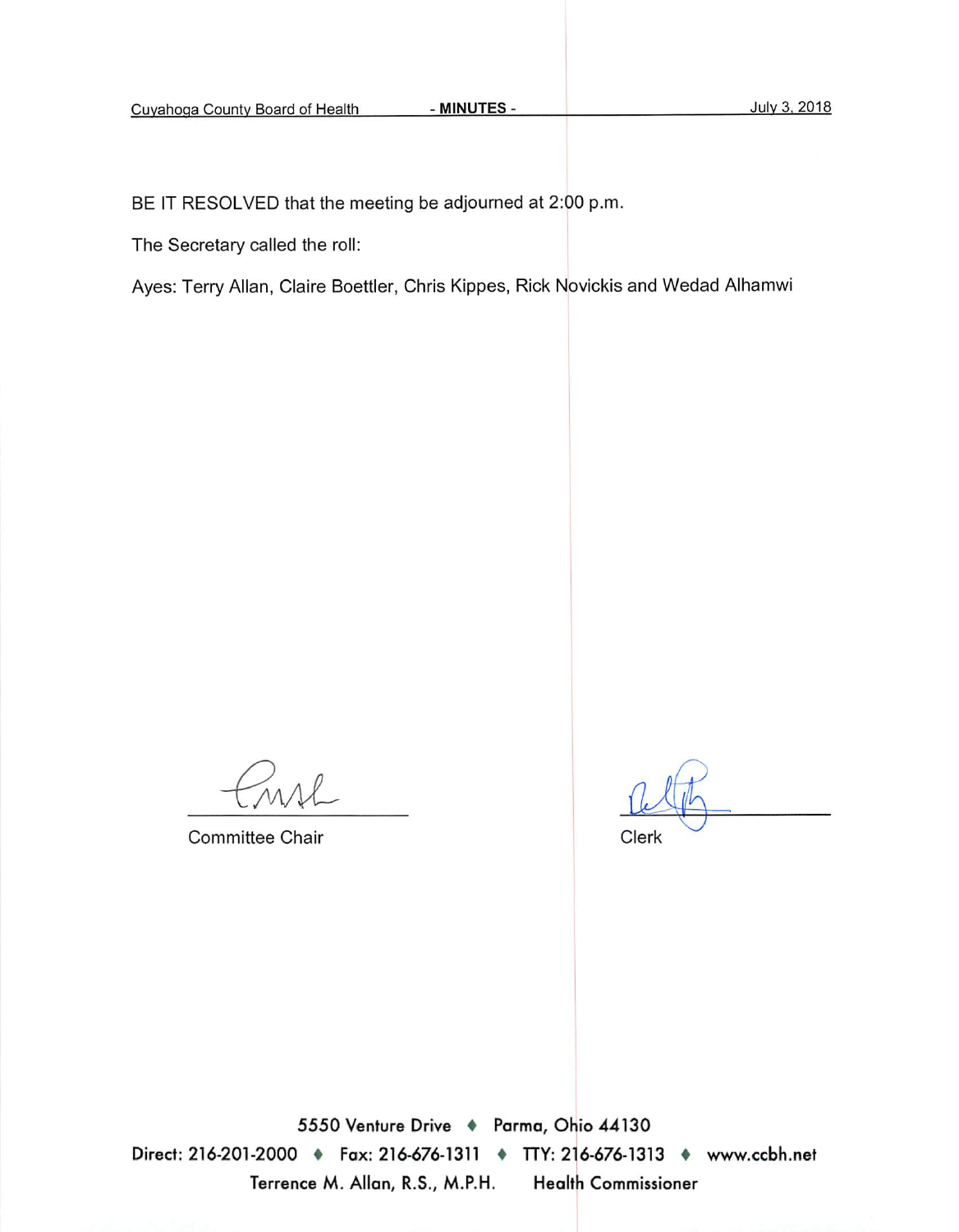## **CUYAHOGA COUNTY DISTRICT BOARD OF HEALTH**

**Name: Address: City,State, Zip: PPN# # of Bedrooms**

Rengh Residence 7632 Pleasantview Parma, Ohio 44134 453-09-036 3

**The following quotes were received and opened:** 

| Name of Contractor:        | Connection -<br>Construction<br>Quote | Tap-In/Sewer<br><b>Connection Fee</b> | <b>WPCLF</b><br><b>Program Cost</b><br>100% | <b>Owner Match</b><br>100% | <b>Project Cost</b> |
|----------------------------|---------------------------------------|---------------------------------------|---------------------------------------------|----------------------------|---------------------|
| Dynamerican                | \$6,435.00                            | \$790.00                              | \$7,225.00                                  | \$0.00                     | \$7,225.00          |
| <b>KMU Residential LLC</b> | \$6,550.00                            | \$790.00                              | \$7,340.00                                  | \$0.00                     | \$7,340.00          |
|                            |                                       |                                       |                                             |                            |                     |
|                            |                                       |                                       |                                             |                            |                     |
|                            |                                       |                                       |                                             |                            |                     |
|                            |                                       |                                       |                                             |                            |                     |
|                            |                                       |                                       |                                             |                            |                     |
|                            |                                       |                                       |                                             |                            |                     |
|                            |                                       |                                       |                                             |                            |                     |
|                            |                                       |                                       |                                             |                            |                     |
|                            |                                       |                                       |                                             |                            |                     |
|                            |                                       |                                       |                                             |                            |                     |
|                            |                                       |                                       |                                             |                            |                     |
|                            |                                       |                                       |                                             |                            |                     |
|                            |                                       |                                       |                                             |                            |                     |

**Bids Reviewed by:** 

M. Skovenski and D. McClintock

**Selected Contractor Bid:** 

**Connection Fee/Tap-In Fee Paid To:**  Dynamerican

City of Parma Engineering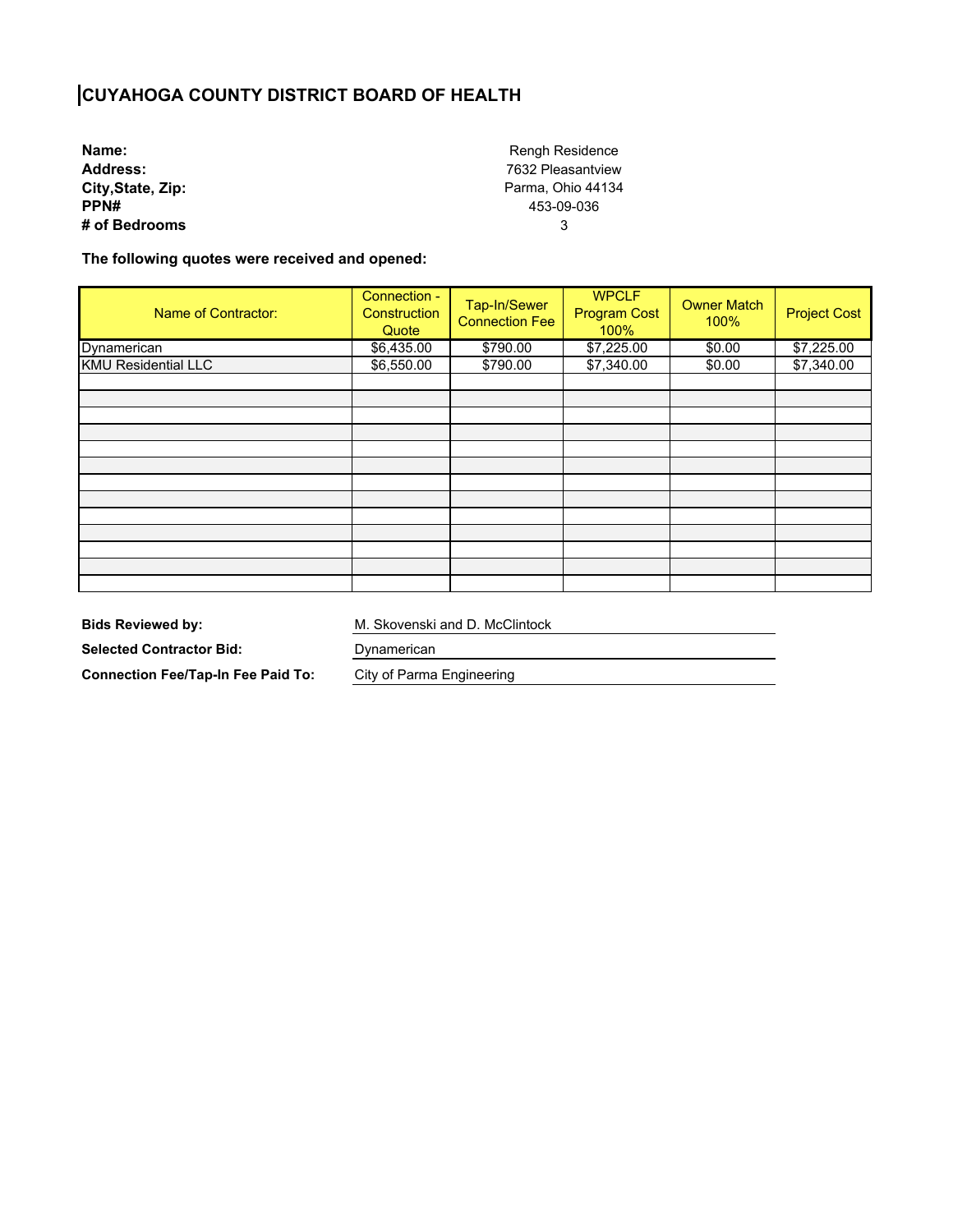## **CUYAHOGA COUNTY DISTRICT BOARD OF HEALTH**

**Name: Address: City,State, Zip: PPN# # of Bedrooms**

Reeves Residence 7735 Stearns Olmsted Township, Ohio 44138 264-15-026 3

**The following quotes were received and opened:** 

| Name of Contractor:         | Connection -<br>Construction<br>Quote | Tap-In/Sewer<br><b>Connection Fee</b> | <b>WPCLF</b><br><b>Program Cost</b><br>100% | <b>Owner Match</b><br>100% | <b>Project Cost</b> |
|-----------------------------|---------------------------------------|---------------------------------------|---------------------------------------------|----------------------------|---------------------|
| <b>KMU</b> Residential, LLC | \$7,250.00                            | \$5,000.00                            | \$12,250.00                                 | \$0.00                     | \$12,250.00         |
| Dynamerican                 | \$21,769.00                           | \$5,000.00                            | \$26,769.00                                 | \$0.00                     | \$26,769.00         |
|                             |                                       |                                       |                                             |                            |                     |
|                             |                                       |                                       |                                             |                            |                     |
|                             |                                       |                                       |                                             |                            |                     |
|                             |                                       |                                       |                                             |                            |                     |
|                             |                                       |                                       |                                             |                            |                     |
|                             |                                       |                                       |                                             |                            |                     |
|                             |                                       |                                       |                                             |                            |                     |
|                             |                                       |                                       |                                             |                            |                     |
|                             |                                       |                                       |                                             |                            |                     |
|                             |                                       |                                       |                                             |                            |                     |
|                             |                                       |                                       |                                             |                            |                     |
|                             |                                       |                                       |                                             |                            |                     |
|                             |                                       |                                       |                                             |                            |                     |

**Bids Reviewed by:** 

M. Skovenski and D. McClintock

**Selected Contractor Bid:** 

KMU Residential

**Connection Fee/Tap-In Fee Paid To:** 

Cuyahoga County Department of Public Works